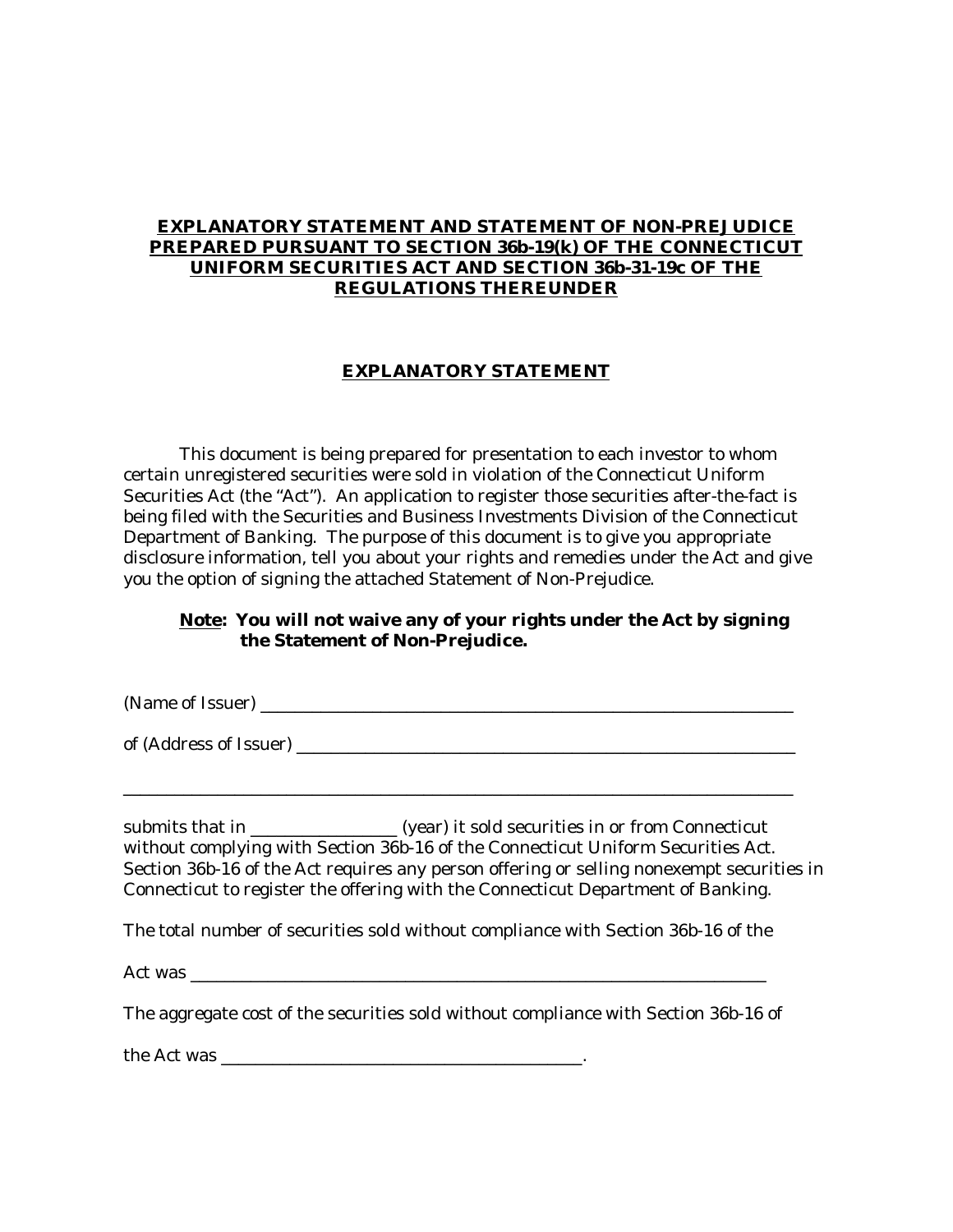Commissions or other remuneration of \_\_\_\_\_\_\_\_\_\_\_\_\_\_ per cent and/or totaling

\$\_\_\_\_\_\_\_\_\_\_\_\_\_ were paid to \_\_\_\_\_\_\_\_\_\_\_\_\_\_\_\_\_\_\_\_\_\_\_\_\_\_\_\_\_\_\_\_\_\_\_\_\_\_\_\_\_\_\_\_\_\_

in connection with the sale of the securities.

## **REMEDIES UNDER THE CONNECTICUT UNIFORM SECURITIES ACT**

**Sec. 36b-29. (Formerly Sec. 36-498). Buyer's remedies.** (a) Any person who: (1) Offers or sells a security in violation of subsection (a) of section 36b-6, 36b-16 or subsection (b) of section 36b-24 or of any regulation or order under section 36b-22 which requires the affirmative approval of sales literature before it is used, or of any condition imposed under subsection (d) of section 36b-18 or subsection (g) or (h) of section 36b-19; or (2) offers or sells or materially assists any person who offers or sells a security by means of any untrue statement of a material fact or any omission to state a material fact necessary in order to make the statements made, in the light of the circumstances under which they are made, not misleading, who knew or in the exercise of reasonable care should have known of the untruth or omission, the buyer not knowing of the untruth or omission, and who does not sustain the burden of proof that he did not know, and in the exercise of reasonable care could not have known, of the untruth or omission, is liable to the person buying the security, who may sue either at law or in equity to recover the consideration paid for the security, together with interest at eight per cent per year from the date of payment, costs and reasonable attorneys' fees, less the amount of any income received on the security, upon the tender of the security, or for damages if he no longer owns the security.

(b) (1) Any person who violates subsection (a) of section 36b-5 and (2) any investment adviser who violates subsection (b) or (c) of section 36b-5, the registration requirement in subsection (c) of section 36b-6, or subsection (b) of section 36b-24, shall be liable to the recipient of investment advisory services for any consideration paid by the recipient for those services and any loss resulting from the investment advisory services provided, less any profits earned by the recipient through transactions effected as a result of the advice rendered, plus interest at the rate of eight per cent per year from the date of payment of the consideration, costs and reasonable attorney's fees.

(c) Every person who directly or indirectly controls a person liable under subsections (a) and (b) of this section, every partner, officer or director of such a person, every person occupying a similar status or performing similar functions, every employee of such a person who materially aids in the act or transaction

Page 2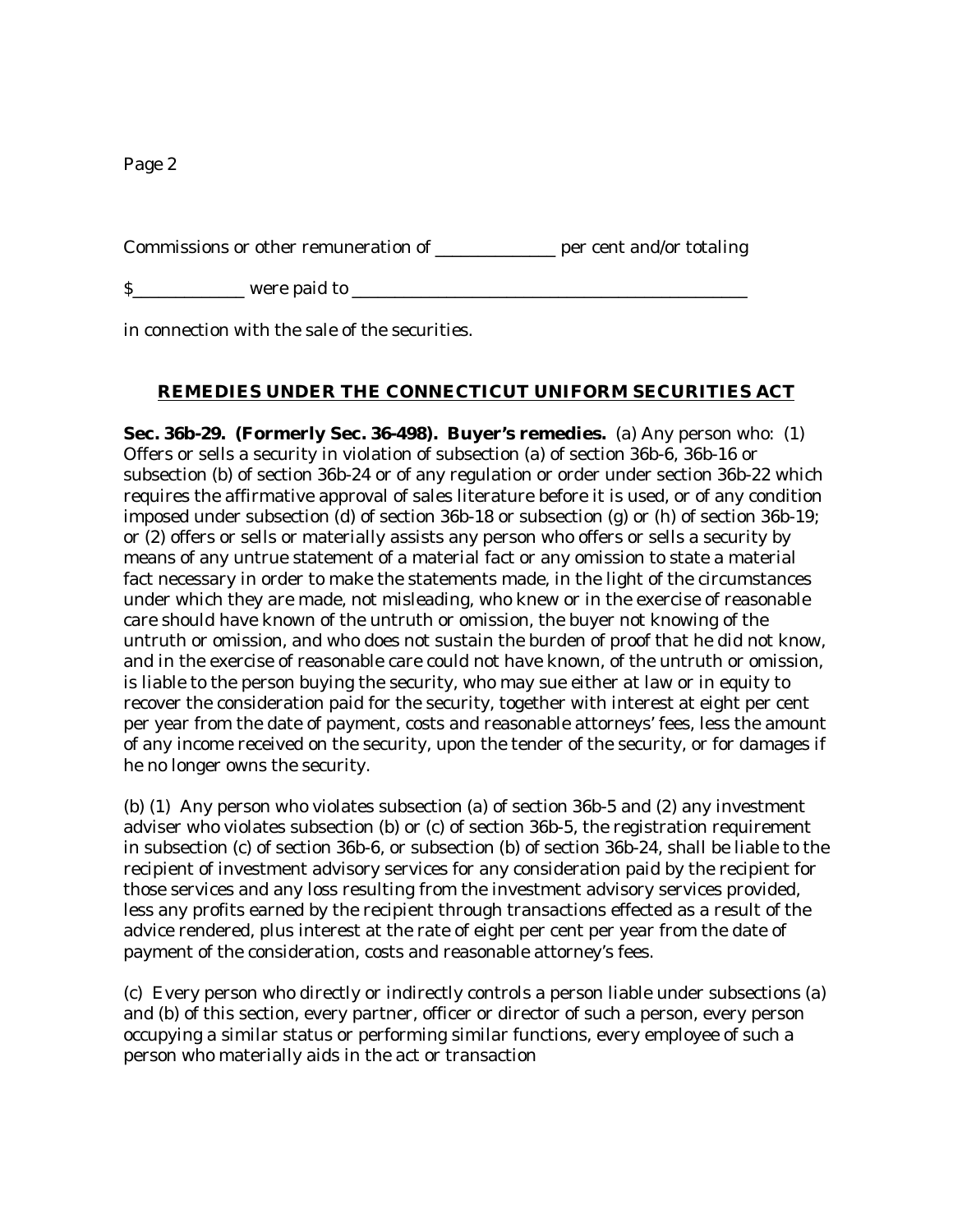#### Page 3

constituting the violation and every broker-dealer or agent who materially aids in the act or transaction constituting the violation are also liable jointly and severally with and to the same extent as such person, unless the person who is so liable sustains the burden of proof that he did not know, and in exercise of reasonable care could not have known, of the existence of the facts by reason of which the liability is alleged to exist. There shall be contribution as in cases of contract among the several persons so liable.

(d) Any tender specified in this section may be made at any time before entry of judgment.

(e) Every cause of action under sections 36b-2 to 36b-33, inclusive, survives the death of any person who might have been a plaintiff or defendant.

(f) No person may bring an action under this section more than two years after the date of the contract of sale or of the contract for investment advisory services, except that (1) with respect to actions arising out of intentional misrepresentation or fraud in the purchase or sale of any interest in any limited partnership not required to be registered under the Securities Act of 1933, no person may bring an action more than one year from the date when the misrepresentation or fraud is discovered, except that no such action may be brought more than five years from the date of such misrepresentation or fraud provided, with respect to an action pending on July 1, 1993, that asserts facts upon which a claim could be asserted under this section on and after July 1, 1993, and which claim is asserted prior to January 1, 1994, no such action may be brought for intentional misrepresentation or fraud that occurred more than five years prior to the date of the filing of the complaint in such action, and (2) with respect to actions arising out of intentional misrepresentation or fraud in the purchase or sale of securities other than securities described in subdivision (1) of this subsection, no person may bring an action more than one year from the date when the misrepresentation or fraud is discovered or in the exercise of reasonable care should have been discovered, except that no such action may be brought more than three years from the date of such misrepresentation or fraud.

(g) No person may bring an action under subsection (a) of this section: (1) If the buyer received a written offer, before suit and at a time when he owned the security, to refund the consideration paid together with interest at six per cent per year from the date of payment, less the amount of any income received on the security, and he failed to accept the offer within thirty days of its receipt, or (2) if the buyer received such an offer before bringing a cause of action and at a time when he did not own the security, unless he rejected the offer in writing within thirty days of its receipt.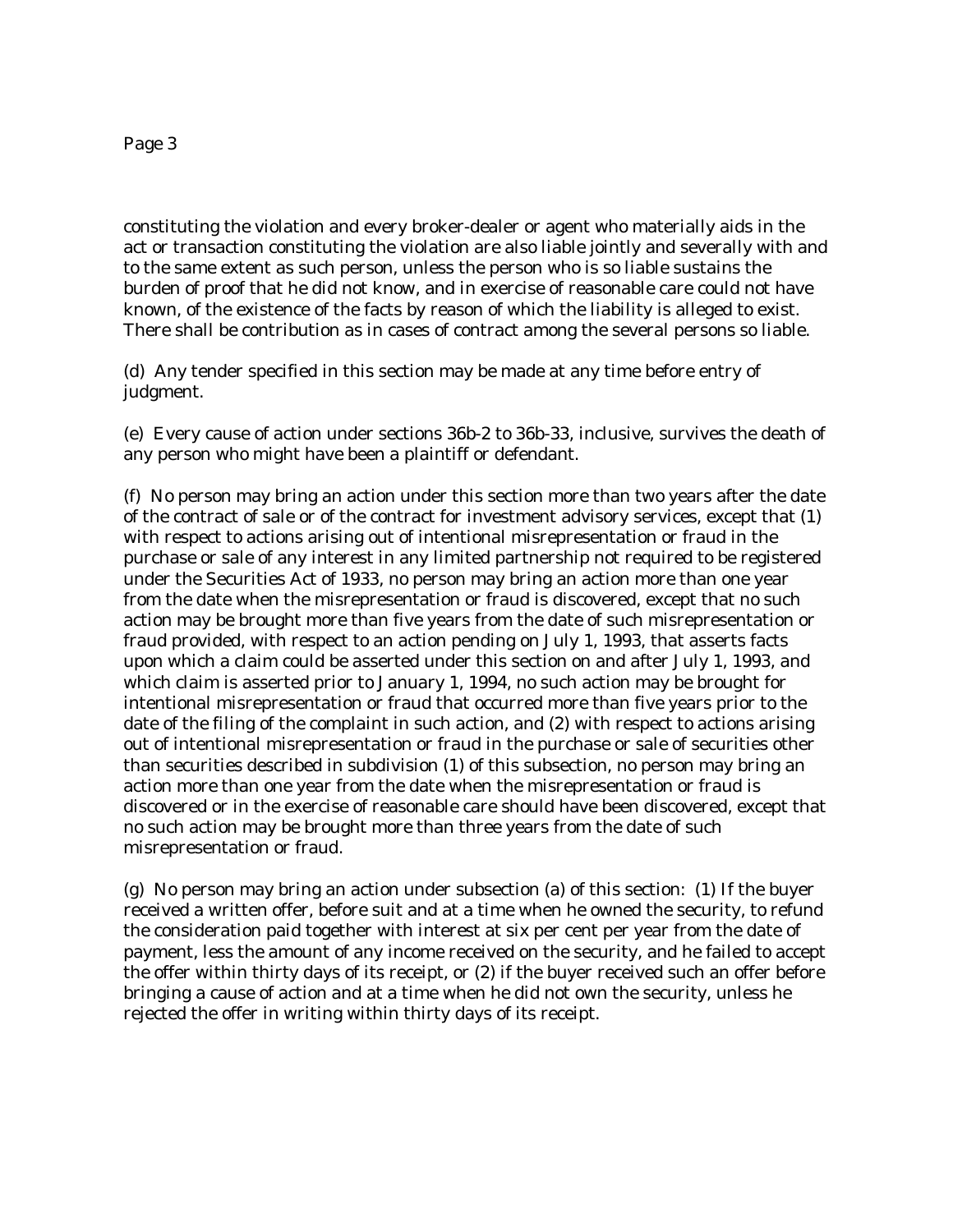Page 4

(h) No person who has made or engaged in the performance of any contract in violation of any provision of sections 36b-2 to 36b-33, inclusive, or any regulation or order thereunder, or who has acquired any purported right under any such contract with knowledge of the facts by reason of which its making or performance was in violation, may base any cause of action on the contract.

(i) Any condition, stipulation or provision binding any person acquiring any security or receiving investment advice to waive compliance with any provision of sections 36b-2 to 36b-33, inclusive, or any regulation or order thereunder is void.

(j) The rights and remedies provided by sections 36b-2 to 36b-33, inclusive, are in addition to any other rights or remedies that may exist at law or in equity.

(Name of Issuer)

(Signature of Executive Officer)

\_\_\_\_\_\_\_\_\_\_\_\_\_\_\_\_\_\_\_\_\_\_\_\_\_\_\_\_\_\_\_\_\_\_\_\_\_\_

\_\_\_\_\_\_\_\_\_\_\_\_\_\_\_\_\_\_\_\_\_\_\_\_\_\_\_\_\_\_\_\_\_\_\_\_\_\_\_

\_\_\_\_\_\_\_\_\_\_\_\_\_\_\_\_\_\_\_\_\_\_\_\_\_\_\_\_\_\_\_\_\_\_\_\_\_\_\_

(Print Name of Signatory)

Subscribed and sworn to before me this \_\_\_\_\_\_\_\_\_\_\_\_\_\_\_ day of \_\_\_\_\_\_\_\_\_\_\_\_\_\_\_\_\_\_\_,

\_\_\_\_\_\_\_\_\_\_\_\_\_\_\_\_\_\_\_\_\_\_\_\_\_\_\_\_\_\_\_\_\_\_\_\_\_\_\_\_\_\_

Notary Public

My Commission Expires: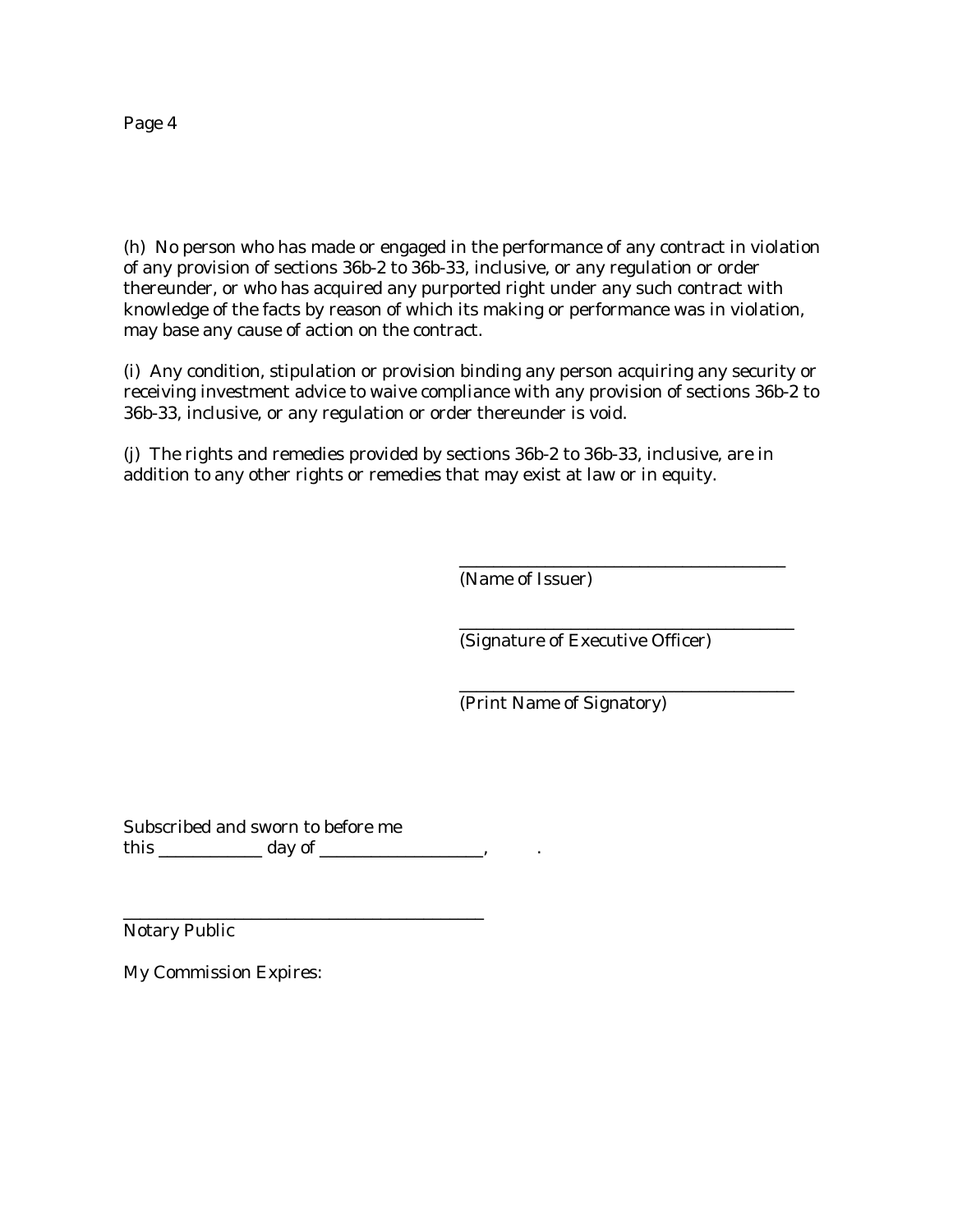Page 5

## **STATEMENT OF NON-PREJUDICE**

I, the undersigned investor to whom securities were sold without compliance with the registration provisions of the Connecticut Uniform Securities Act (the "Act"), acknowledge that:

- 1. I have read the preceding Explanatory Statement;
- 2. I am satisfied that I have not been defrauded, damaged or prejudiced by the failure to register these securities; and
- 3. I understand that I have not waived any of my rights under the Act by signing this Statement of Non-Prejudice.

(Signature of Investor)

(Date Signed)

(Print Name of Investor Signing)

\_\_\_\_\_\_\_\_\_\_\_\_\_\_\_\_\_\_\_\_\_\_\_\_\_\_\_\_\_\_\_\_\_\_\_\_\_\_\_

\_\_\_\_\_\_\_\_\_\_\_\_\_\_\_\_\_\_\_\_\_\_\_\_\_\_\_\_\_\_\_\_\_\_\_\_\_\_\_

\_\_\_\_\_\_\_\_\_\_\_\_\_\_\_\_\_\_\_\_\_\_\_\_\_\_\_\_\_\_\_\_\_\_\_\_\_\_\_